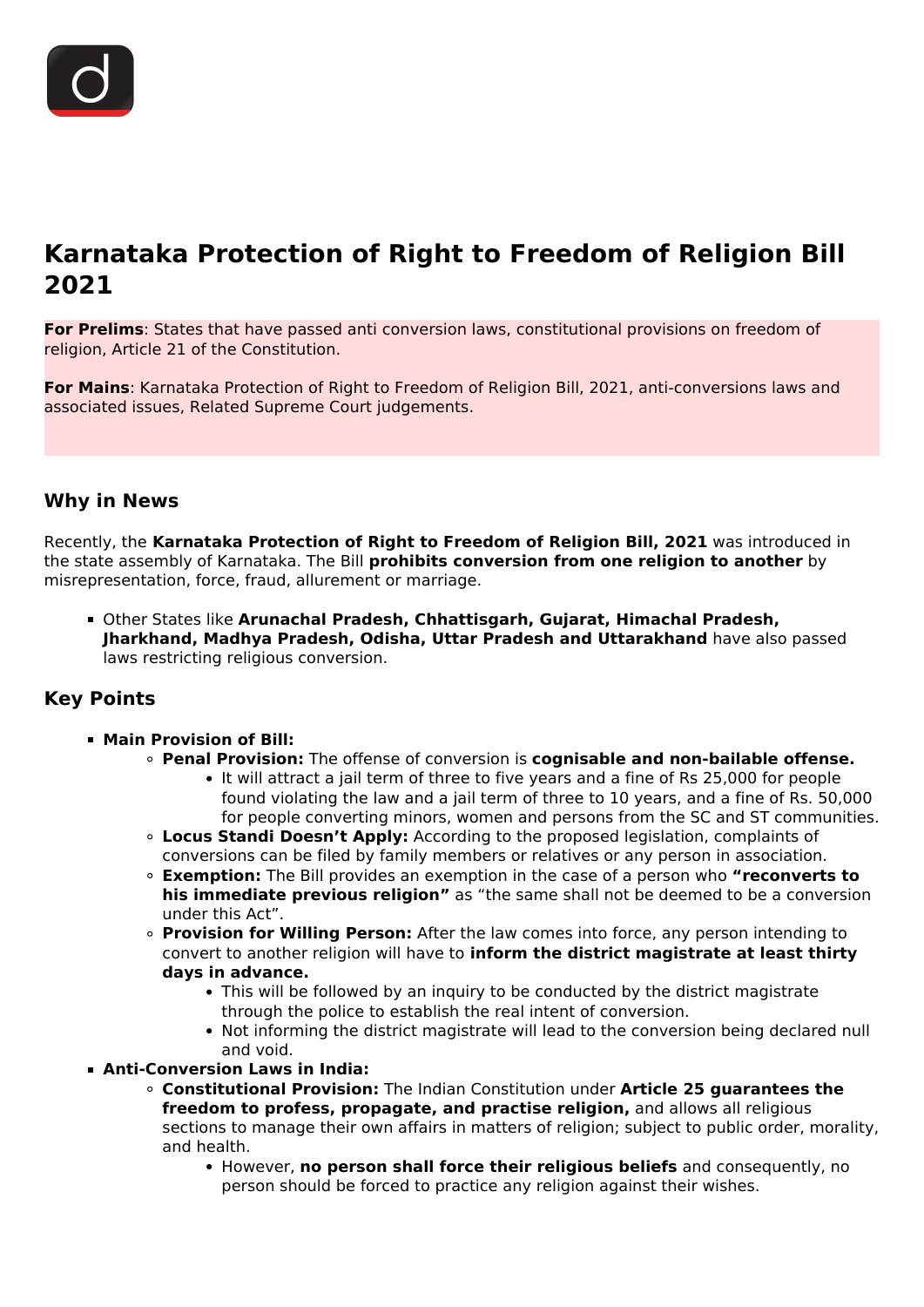- **Existing Laws:** There has been **no central legislation** restricting or regulating religious conversions.
	- **However, since 1954, on multiple occasions, [Private Member Bills](/daily-updates/daily-news-analysis/private-members-bill#:~:text=The%20purpose%20of%20the%20private,opposition%20party%20on%20public%20matters.)** have been introduced in **(but never approved by) the Parliament**, to regulate religious conversions.
	- Further, in 2015, the Union Law Ministry stated that **Parliament does not have the legislative competence** to pass anti-conversion legislation.
	- Over the years, **several states have enacted 'Freedom of Religion' legislation** to restrict religious conversions carried out by force, fraud, or inducements.
- **Issues Associated with Anti-Conversion Laws:**
	- **Uncertain and Vague Terminology:** The uncertain and vague terminology **like misrepresentation, force, fraud, allurement presents a serious avenue for misuse.**
		- These terms leave room for ambiguities or are too broad, extending to subjects far beyond the protection of religious freedom.
	- **Antithetical to Minorities:** Another issue is that the present anti-conversion laws focus more on the prohibition of conversion to achieve religious freedom.
		- However, the broad language used by the prohibitive legislation might be used by officials to oppress and **discriminate against minorities.**
	- **Antithetical to Secularism:** These laws may pose a threat to the **secular fabric of India** and the **international perception** of our **society's intrinsic values and legal system.**

### **Supreme Court on Marriage and Conversion:**

- **[Hadiya Judgement 2017:](/daily-updates/daily-news-analysis/choosing-a-partner-is-a-persons-fundamental-right-sc)**
	- Matters of dress and of food, of ideas and ideologies, of love and partnership are within the central aspects of identity.
	- Neither the State nor the law can dictate a choice of partners or limit the free ability of every person to decide on these matters.
	- The principle that the right to marry a person of one's choice is integral to **[Article](/to-the-points/Paper2/fundamental-rights-part-1) [21.](/to-the-points/Paper2/fundamental-rights-part-1)**

#### **[K.S. Puttuswamy or 'privacy' Judgment 2017:](/daily-updates/daily-news-editorials/privacy-judgement-and-the-aftermath)**

- Autonomy of the individual was the ability to make decisions in vital matters of concern to life.
- **Other Judgements:**
	- The SC in its various judgments, has held that **faith, the state and the courts have no jurisdiction over an adult's absolute right** to choose a life partner.
	- India is a **"free and democratic country"** and any interference by the State in an adult's right to love and marry has a **"chilling effect"** on freedoms.
	- Intimacies of marriage lie within a **core zone of privacy,** which is inviolable and the choice of a life partner, whether by marriage or outside it, is part of an **individual's "personhood and identity".**
	- The absolute right of an individual to choose a life partner is **not in the least affected by matters of faith.**

## **Way Forward**

The governments implementing such laws need to ensure that these do not curb one's Fundamental Rights or hamper the national integration instead, these laws need to strike a balance between freedoms and malafide conversions.

#### **[Source: IE](https://indianexpress.com/article/explained/karnatakas-anti-conversion-bill-explained-7686686/)**